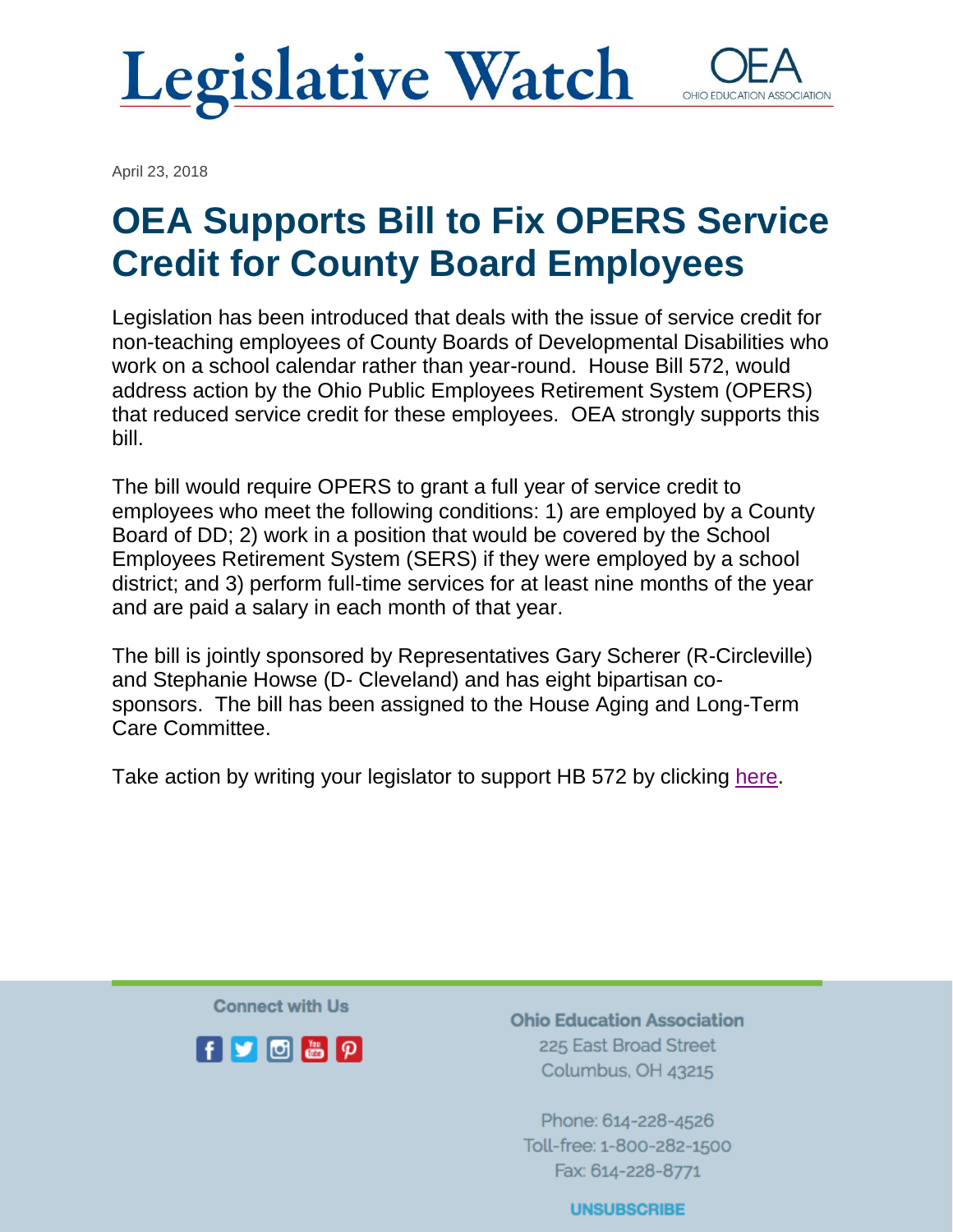## **Legislative Watch** OHIO EDUCATION ASSOCIATION

### **HB 540: OEA Members Testify in Support of OTES Reform Legislation**

HB 540 (R-Gavarone/R-Manning) would reform the Ohio Teacher Evaluation System (OTES) based on the recommendations of the teacher Ohio Educator Standards Board (ESB). The ESB's reform recommendations have been approved by the State Board of Education. Implementation of these important OTES reforms also requires the approval of the Ohio General Assembly.



(R-North Ridgeville). **Ohio Statehouse (left to right): Art teacher Jonathan Juravich, HB 540 sponsor Rep. Theresa Gavarone (R-Bowling Green) and math teacher/ESB member Jeanne Cerniglia.** 

OEA members Jeanne Cerniglia and Jonathan Juravich testified in support of OTES reform in the Ohio House Education Committee on April 10, 2008. Jonathan is an art educator with Olentangy Local Schools at Liberty Tree Elementary. He is also the 2018 Ohio Teacher of the Year. Jeanne is a middle school math teacher in Southeast Local Schools (Wayne County), as well as a member of the Educator Standards Board (ESB) that recommended the OTES reforms that appear in HB 540.

HB 540 would implement the OTES reforms recommended by the teacher-majority ESB. These reforms would restructure teacher evaluations so they are teacher-driven and student-focused. The bill eliminates the stand-alone 50% student growth measure evaluation factor.

The OEA strongly supports HB 540, which is sponsored by Rep. Theresa Gavarone (R-Bowling Green) and Rep. Nathan Manning

**Connect with Us** 



**Ohio Education Association** 225 East Broad Street Columbus, OH 43215

Phone: 614-228-4526 Toll-free: 1-800-282-1500 Fax: 614-228-8771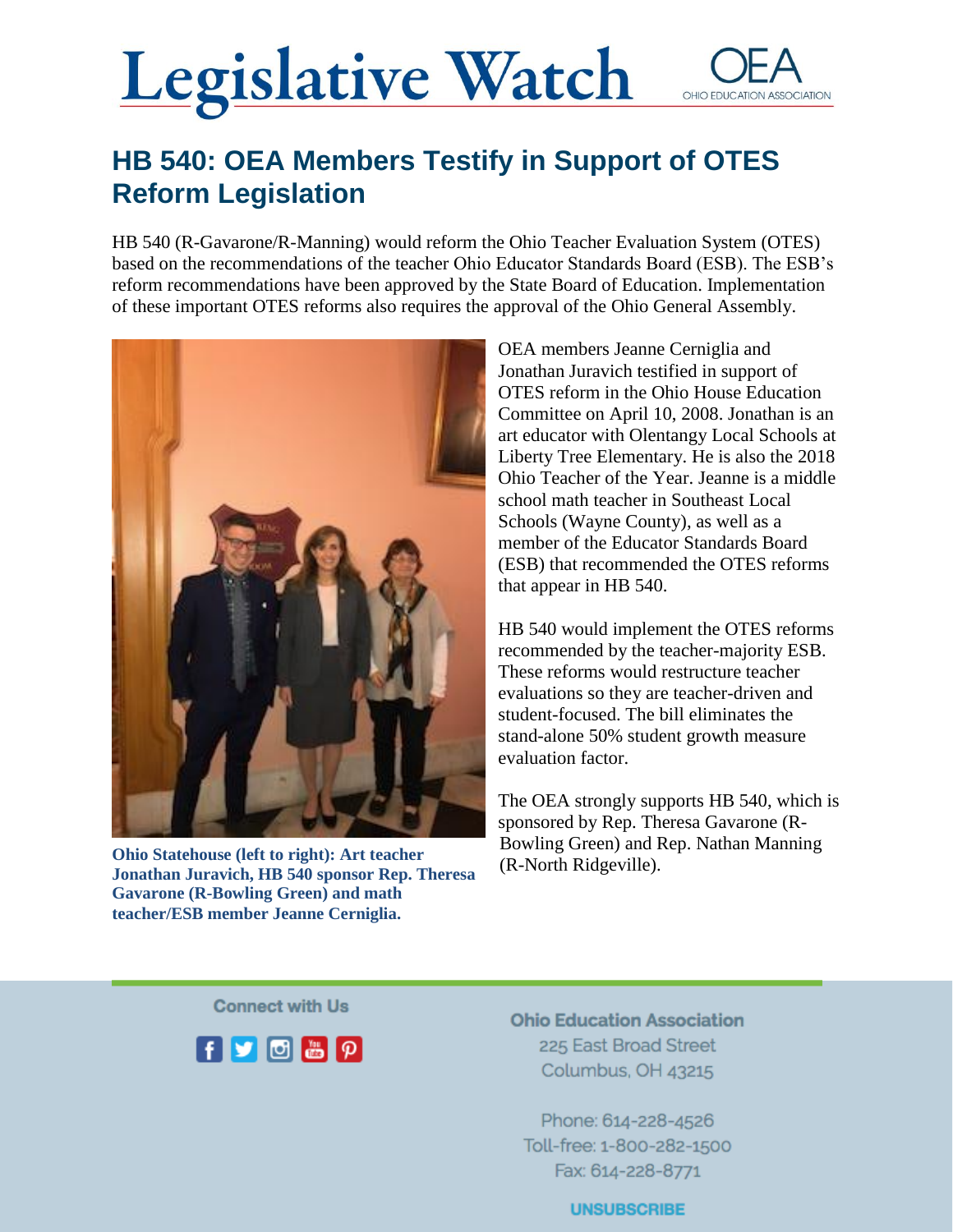# **Legislative Watch**



OHIO EDUCATI

### **Take Action on OTES Reform!**

**Use the OEA Action Center to ask your state Representative to support HB 540:**

**<https://www.ohea.org/action/>**

## **HB 591: OEA Supports School Report Card Reforms**

HB 591 (R-Duffey) creates a new state report card system to assess student performance and other measures for school districts, individual district buildings, charter schools, STEM schools, and college-preparatory boarding schools beginning in the 2018-2019 school year. HB 591 received its first hearing sponsor testimony from Rep. Mike Duffey (R-Worthington) in

the Ohio House Education Committee on April 10, 2018.

Importantly, HB 591 would end the use of arbitrary letter grades on report cards. Instead, seven benchmark performance measures would be used to show how districts and schools compare to others. Districts and schools would also have an opportunity to showcase their strengths by voluntarily including other information on report cards, such as unique enrichment and program offerings.

The proposed reforms in HB 591 are based on the following principles:

- *Understandable* by using intuitive methodologies that illustrate the metric
- *Transparent* by allowing educators and parents to do the math themselves if so choose and in so doing build trust
- *Parent and student-centric* by presenting the data so parents can see how their children are likely to do, as opposed to looking at all children generally

**Connect with Us** 



**Ohio Education Association** 225 East Broad Street Columbus, OH 43215

Phone: 614-228-4526 Toll-free: 1-800-282-1500 Fax: 614-228-8771